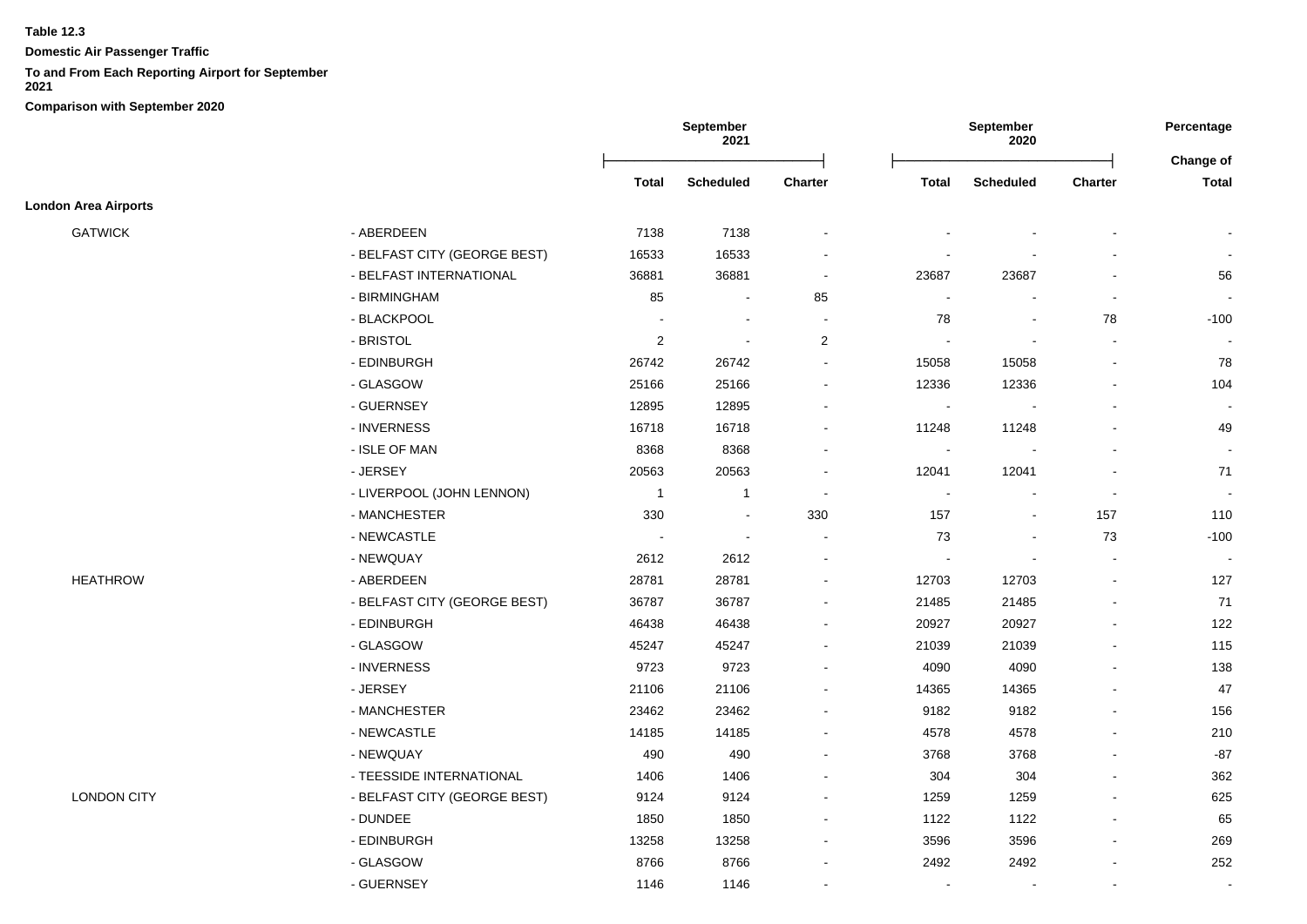**Domestic Air Passenger Traffic**

# **To and From Each Reporting Airport for September**

**2021**

|                                   |                              | September<br>2021 |                          |                          | September<br>2020        |                  |                          | Percentage               |
|-----------------------------------|------------------------------|-------------------|--------------------------|--------------------------|--------------------------|------------------|--------------------------|--------------------------|
|                                   |                              |                   |                          |                          |                          |                  |                          | Change of                |
|                                   |                              | <b>Total</b>      | <b>Scheduled</b>         | <b>Charter</b>           | <b>Total</b>             | <b>Scheduled</b> | <b>Charter</b>           | <b>Total</b>             |
| <b>LONDON CITY</b>                | - ISLE OF MAN                |                   | $\overline{\phantom{a}}$ | $\blacksquare$           | 867                      | 867              |                          | $-100$                   |
|                                   | - JERSEY                     | 1076              | 1076                     |                          | $\blacksquare$           |                  | ÷,                       | $\blacksquare$           |
| LUTON                             | - ABERDEEN                   | 5637              | 5637                     | $\overline{\phantom{a}}$ | 2306                     | 2306             | $\blacksquare$           | 144                      |
|                                   | - BELFAST INTERNATIONAL      | 19973             | 19973                    | $\overline{\phantom{a}}$ | 16293                    | 16293            | $\overline{a}$           | 23                       |
|                                   | - EDINBURGH                  | 17817             | 17817                    | $\blacksquare$           | 10993                    | 10993            | $\blacksquare$           | 62                       |
|                                   | - GLASGOW                    | 14794             | 14794                    | $\sim$                   | 8734                     | 8734             | $\blacksquare$           | 69                       |
|                                   | - INVERNESS                  | 10466             | 10466                    | $\overline{\phantom{a}}$ | 4726                     | 4726             | $\blacksquare$           | 121                      |
|                                   | - JERSEY                     | 7264              | 7264                     | $\blacksquare$           | 1477                     | 1477             |                          | 392                      |
| <b>STANSTED</b>                   | - BELFAST INTERNATIONAL      | 18527             | 18527                    | $\sim$                   | 16778                    | 16778            |                          | 10                       |
|                                   | - CITY OF DERRY (EGLINTON)   | 3998              | 3998                     | $\blacksquare$           | 2457                     | 2457             |                          | 63                       |
|                                   | - EDINBURGH                  | 13600             | 13600                    |                          | 9318                     | 9318             |                          | 46                       |
|                                   | - GLASGOW                    | 13605             | 13605                    |                          | 6659                     | 6659             |                          | 104                      |
|                                   | - JERSEY                     | 1065              | 1065                     |                          | $\overline{\phantom{a}}$ |                  | $\overline{\phantom{a}}$ | $\overline{\phantom{a}}$ |
|                                   | - MANCHESTER                 | $\blacksquare$    |                          | $\blacksquare$           | 38                       |                  | 38                       | $-100$                   |
| <b>Total London Area Airports</b> |                              | 563625            | 563208                   | 417                      | 276234                   | 275888           | 346                      | 104                      |
| <b>Other Reporting Airports</b>   |                              |                   |                          |                          |                          |                  |                          |                          |
| ABERDEEN                          | - BELFAST CITY (GEORGE BEST) | 1515              | 1515                     | $\overline{\phantom{a}}$ | 616                      | 616              | L,                       | 146                      |
|                                   | - BIRMINGHAM                 | 2820              | 2820                     |                          | 507                      | 507              | $\blacksquare$           | 456                      |
|                                   | - BRISTOL                    | 4510              | 4510                     | $\overline{\phantom{a}}$ | 331                      | 331              | $\blacksquare$           | 1263                     |
|                                   | - EDINBURGH                  | 28                | 28                       | $\blacksquare$           | 9                        | 9                | $\blacksquare$           | 211                      |
|                                   | $-$ EXETER                   | 446               | 446                      | $\overline{\phantom{a}}$ | 36                       | 36               | $\blacksquare$           | 1139                     |
|                                   | - GATWICK                    | 7130              | 7130                     | $\sim$                   | $\blacksquare$           |                  |                          |                          |
|                                   | - HEATHROW                   | 28541             | 28541                    |                          | 12688                    | 12688            |                          | 125                      |
|                                   | - HUMBERSIDE                 | 989               | 989                      |                          | 661                      | 661              |                          | 50                       |
|                                   | - JERSEY                     | 702               | 702                      | $\blacksquare$           | $\sim$                   |                  | $\blacksquare$           |                          |
|                                   | - KIRKWALL                   | 3127              | 3127                     | $\blacksquare$           | 1537                     | 1537             | $\blacksquare$           | 103                      |
|                                   | - LUTON                      | 5621              | 5621                     | $\sim$                   | 2403                     | 2403             | $\blacksquare$           | 134                      |
|                                   | - MANCHESTER                 | 5487              | 5487                     |                          | 1552                     | 1552             |                          | 254                      |
|                                   | - NEWCASTLE                  | 404               | 404                      | $\overline{\phantom{a}}$ | 410                      | 410              | $\blacksquare$           | $-1$                     |
|                                   | - NEWQUAY                    | 1743              | 1743                     | $\blacksquare$           | $\blacksquare$           | $\blacksquare$   | $\blacksquare$           |                          |
|                                   | - NORWICH                    | 1567              | 1567                     | $\overline{\phantom{a}}$ | 1380                     | 1380             |                          | 14                       |
|                                   | - SOUTHAMPTON                | $\blacksquare$    | $\blacksquare$           | $\overline{\phantom{a}}$ | 379                      | 379              | $\blacksquare$           | $-100$                   |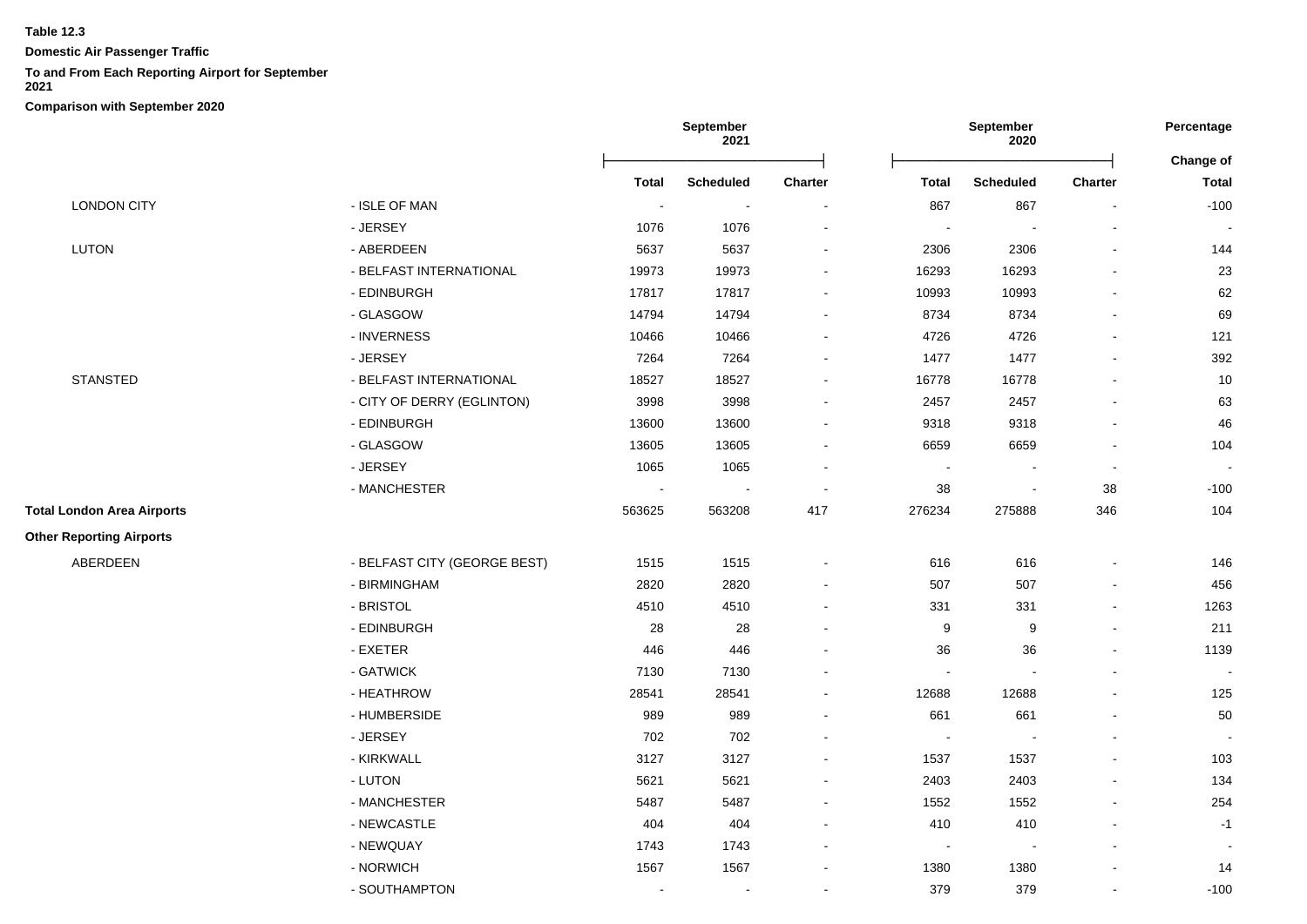**Domestic Air Passenger Traffic**

# **To and From Each Reporting Airport for September**

**2021**

|                                   |                               |              | September<br>2021 |                          |                          | September<br>2020 |                | Percentage                       |
|-----------------------------------|-------------------------------|--------------|-------------------|--------------------------|--------------------------|-------------------|----------------|----------------------------------|
|                                   |                               | <b>Total</b> | <b>Scheduled</b>  | <b>Charter</b>           | <b>Total</b>             | <b>Scheduled</b>  | <b>Charter</b> | <b>Change of</b><br><b>Total</b> |
| ABERDEEN                          | - SUMBURGH                    | 7509         | 4253              | 3256                     | 4927                     | 1871              | 3056           | 52                               |
|                                   | - TEESSIDE INTERNATIONAL      | 739          | 739               |                          | 968                      | 968               |                | $-24$                            |
| ALDERNEY                          | - GUERNSEY                    | 3413         | 3413              |                          | 3987                     | 3987              |                | $-14$                            |
|                                   | - SOUTHAMPTON                 | 1726         | 1726              |                          | ÷,                       |                   |                |                                  |
| <b>BARRA</b>                      | - GLASGOW                     | 1206         | 1206              |                          | 930                      | 930               |                | 30                               |
| <b>BELFAST CITY (GEORGE BEST)</b> | - ABERDEEN                    | 1529         | 1529              |                          | 624                      | 624               |                | 145                              |
|                                   | - BIRMINGHAM                  | 5694         | 5694              |                          | 2028                     | 2028              |                | 181                              |
|                                   | - CARDIFF WALES               | 549          | 549               |                          | ÷,                       |                   |                |                                  |
|                                   | - DUNDEE                      | 758          | 758               |                          | 131                      | 131               |                | 479                              |
|                                   | - EDINBURGH                   | 4003         | 4003              |                          | 2331                     | 2331              |                | 72                               |
|                                   | - EXETER                      | 2036         | 2036              |                          | 1011                     | 1011              |                | 101                              |
|                                   | - GATWICK                     | 16378        | 16378             |                          | $\overline{\phantom{a}}$ |                   |                |                                  |
|                                   | - GLASGOW                     | 2831         | 2831              |                          | 2116                     | 2116              |                | 34                               |
|                                   | - HEATHROW                    | 36520        | 36520             |                          | 21346                    | 21346             |                | 71                               |
|                                   | - INVERNESS                   | 1655         | 1655              |                          | 391                      | 391               |                | 323                              |
|                                   | - LEEDS BRADFORD              | 2905         | 2905              | $\overline{a}$           | $\sim$                   |                   |                |                                  |
|                                   | - LONDON CITY                 | 9074         | 9074              |                          | 1255                     | 1255              |                | 623                              |
|                                   | - MANCHESTER                  | 5078         | 5078              |                          | 2661                     | 2661              |                | 91                               |
|                                   | - SOUTHAMPTON                 | 2187         | 2187              |                          | 1651                     | 1651              |                | 32                               |
|                                   | - TEESSIDE INTERNATIONAL      | 801          | 801               |                          | 370                      | 370               |                | 116                              |
| <b>BELFAST INTERNATIONAL</b>      | - BIRMINGHAM                  | 23510        | 23510             |                          | 12324                    | 12324             |                | 91                               |
|                                   | - BOURNEMOUTH                 | 1784         | 1784              |                          | $\blacksquare$           |                   |                |                                  |
|                                   | - BRISTOL                     | 21555        | 21555             | $\blacksquare$           | 11426                    | 11426             |                | 89                               |
|                                   | - EAST MIDLANDS INTERNATIONAL | 5003         | 4921              | 82                       | $\sim$                   |                   |                |                                  |
|                                   | - EDINBURGH                   | 22256        | 22215             | 41                       | 14001                    | 13913             | 88             | 59                               |
|                                   | - GATWICK                     | 36928        | 36928             |                          | 23748                    | 23748             |                | 55                               |
|                                   | - GLASGOW                     | 21493        | 21452             | 41                       | 8265                     | 8181              | 84             | 160                              |
|                                   | - INVERNESS                   | 122          | 122               | $\overline{\phantom{a}}$ |                          |                   |                |                                  |
|                                   | - ISLE OF MAN                 | 1781         | 1781              | $\blacksquare$           |                          |                   |                |                                  |
|                                   | - JERSEY                      | 2154         | 2154              |                          |                          |                   |                |                                  |
|                                   | - LEEDS BRADFORD              | 5716         | 5716              |                          |                          |                   |                |                                  |
|                                   | - LIVERPOOL (JOHN LENNON)     | 32531        | 32531             |                          | 17814                    | 17814             |                | 83                               |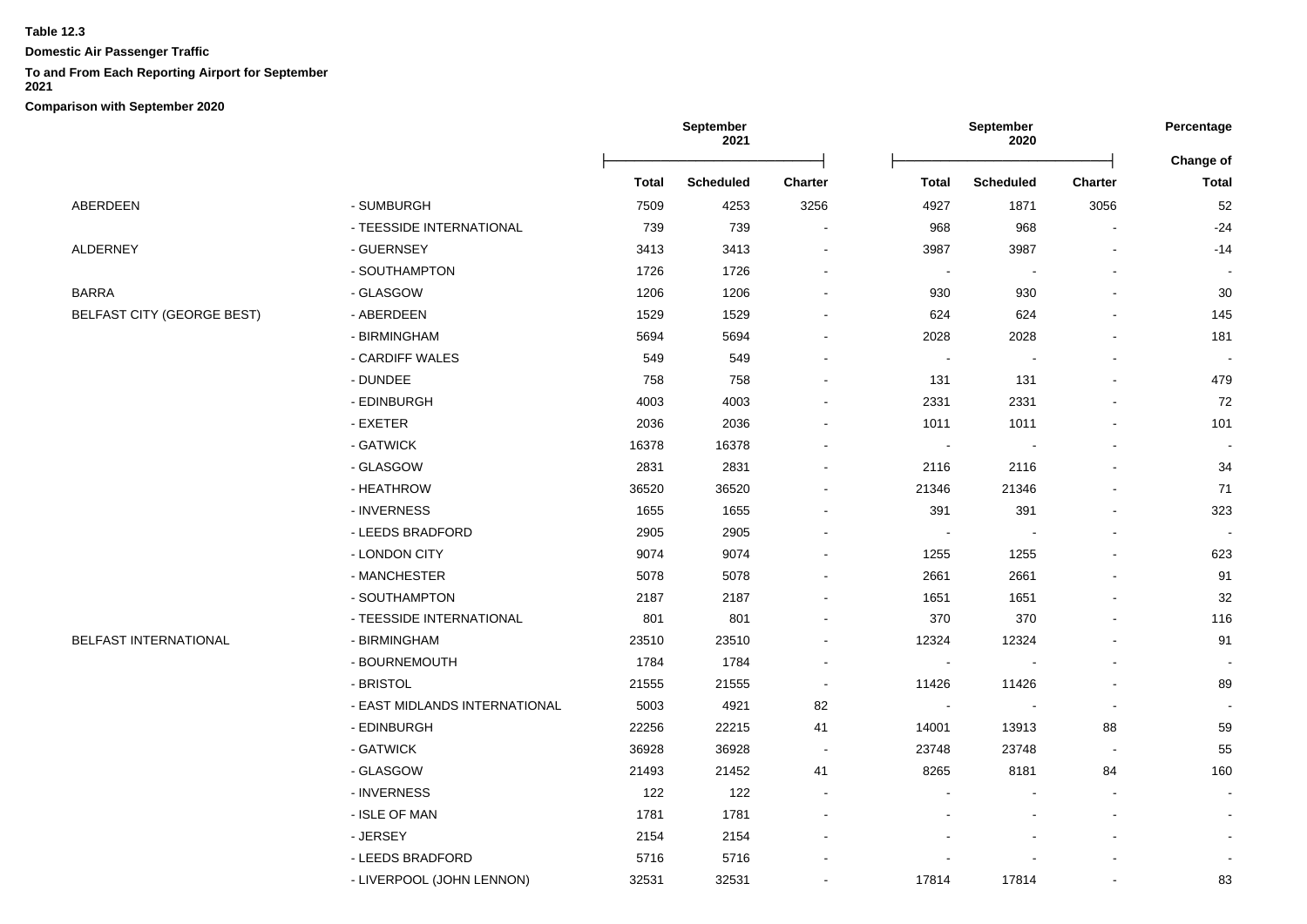**Domestic Air Passenger Traffic**

# **To and From Each Reporting Airport for September**

**2021**

|                              |                              | <b>September</b><br>2021 |                          | <b>September</b><br>2020 |                          |                          | Percentage     |                           |
|------------------------------|------------------------------|--------------------------|--------------------------|--------------------------|--------------------------|--------------------------|----------------|---------------------------|
|                              |                              | <b>Total</b>             | <b>Scheduled</b>         | Charter                  | <b>Total</b>             | <b>Scheduled</b>         | Charter        | Change of<br><b>Total</b> |
| <b>BELFAST INTERNATIONAL</b> | - LUTON                      | 19885                    | 19825                    | 60                       | 16280                    | 16280                    |                | 22                        |
|                              | - MANCHESTER                 | 33720                    | 33720                    |                          | 13852                    | 13852                    |                | 143                       |
|                              | - NEWCASTLE                  | 12946                    | 12946                    |                          | 10419                    | 10419                    |                | 24                        |
|                              | - STANSTED                   | 18642                    | 18585                    | 57                       | 16820                    | 16820                    |                | 11                        |
| <b>BENBECULA</b>             | - GLASGOW                    | 1820                     | 1820                     |                          | 931                      | 931                      |                | 95                        |
|                              | - STORNOWAY                  | 450                      | 450                      |                          | 328                      | 328                      |                | 37                        |
| <b>BIGGIN HILL</b>           | - FARNBOROUGH                | $\overline{\phantom{a}}$ | $\blacksquare$           |                          | $\sqrt{2}$               | $\blacksquare$           | $\overline{c}$ | $-100$                    |
|                              | - LIVERPOOL (JOHN LENNON)    | $\sim$                   | ÷                        |                          | 71                       | $\overline{\phantom{a}}$ | 71             | $-100$                    |
| <b>BIRMINGHAM</b>            | - ABERDEEN                   | 2906                     | 2906                     |                          | 598                      | 598                      |                | 386                       |
|                              | - BELFAST CITY (GEORGE BEST) | 5696                     | 5696                     |                          | 2055                     | 2055                     |                | 177                       |
|                              | - BELFAST INTERNATIONAL      | 23402                    | 23402                    |                          | 12219                    | 12219                    | $\blacksquare$ | 92                        |
|                              | - BRISTOL                    | $\overline{\phantom{a}}$ |                          |                          | 25                       | 25                       |                | $-100$                    |
|                              | - EDINBURGH                  | 12969                    | 12969                    |                          | 5618                     | 5618                     |                | 131                       |
|                              | - GLASGOW                    | 9256                     | 9256                     |                          | 2737                     | 2737                     | $\blacksquare$ | 238                       |
|                              | - GUERNSEY                   | 1646                     | 1646                     |                          | 17                       | 17                       | $\mathbf{r}$   | 9582                      |
|                              | - INVERNESS                  | 1757                     | 1757                     |                          | 504                      | 504                      |                | 249                       |
|                              | - ISLE OF MAN                | 1624                     | 1624                     |                          | $\overline{\phantom{a}}$ |                          |                |                           |
|                              | - JERSEY                     | 5124                     | 5124                     |                          | 1077                     | 1077                     |                | 376                       |
|                              | - NEWQUAY                    | 294                      | 294                      |                          | $\blacksquare$           |                          | $\blacksquare$ |                           |
|                              | - SOUTHAMPTON                | 34                       | $\sim$                   | 34                       |                          |                          |                |                           |
|                              | - STANSTED                   | 69                       | 69                       |                          |                          |                          |                |                           |
| BOURNEMOUTH                  | - BELFAST INTERNATIONAL      | 1782                     | 1782                     |                          |                          |                          |                |                           |
|                              | - EDINBURGH                  | 2441                     | 2441                     |                          |                          |                          |                |                           |
|                              | - GLASGOW                    | 16                       | 16                       |                          |                          |                          | $\overline{a}$ |                           |
|                              | - LIVERPOOL (JOHN LENNON)    | 772                      | 772                      |                          | 90                       |                          | 90             | 758                       |
|                              | - NEWCASTLE                  | 32                       | 32                       |                          |                          |                          |                |                           |
| <b>BRISTOL</b>               | - ABERDEEN                   | 3588                     | 3588                     |                          | 325                      | 325                      | $\blacksquare$ | 1004                      |
|                              | - BELFAST INTERNATIONAL      | 21286                    | 21286                    |                          | 11424                    | 11424                    | $\blacksquare$ | 86                        |
|                              | - BIRMINGHAM                 | $\boldsymbol{2}$         | $\overline{\mathbf{c}}$  |                          | $\boldsymbol{7}$         | $\overline{7}$           |                | $-71$                     |
|                              | - CARDIFF WALES              | 99                       | $\overline{\phantom{a}}$ | 99                       |                          |                          |                |                           |
|                              | - EDINBURGH                  | 23715                    | 23681                    | 34                       | 13585                    | 13585                    |                | 75                        |
|                              | - GLASGOW                    | 19146                    | 19146                    |                          | 9649                     | 9649                     | $\overline{a}$ | 98                        |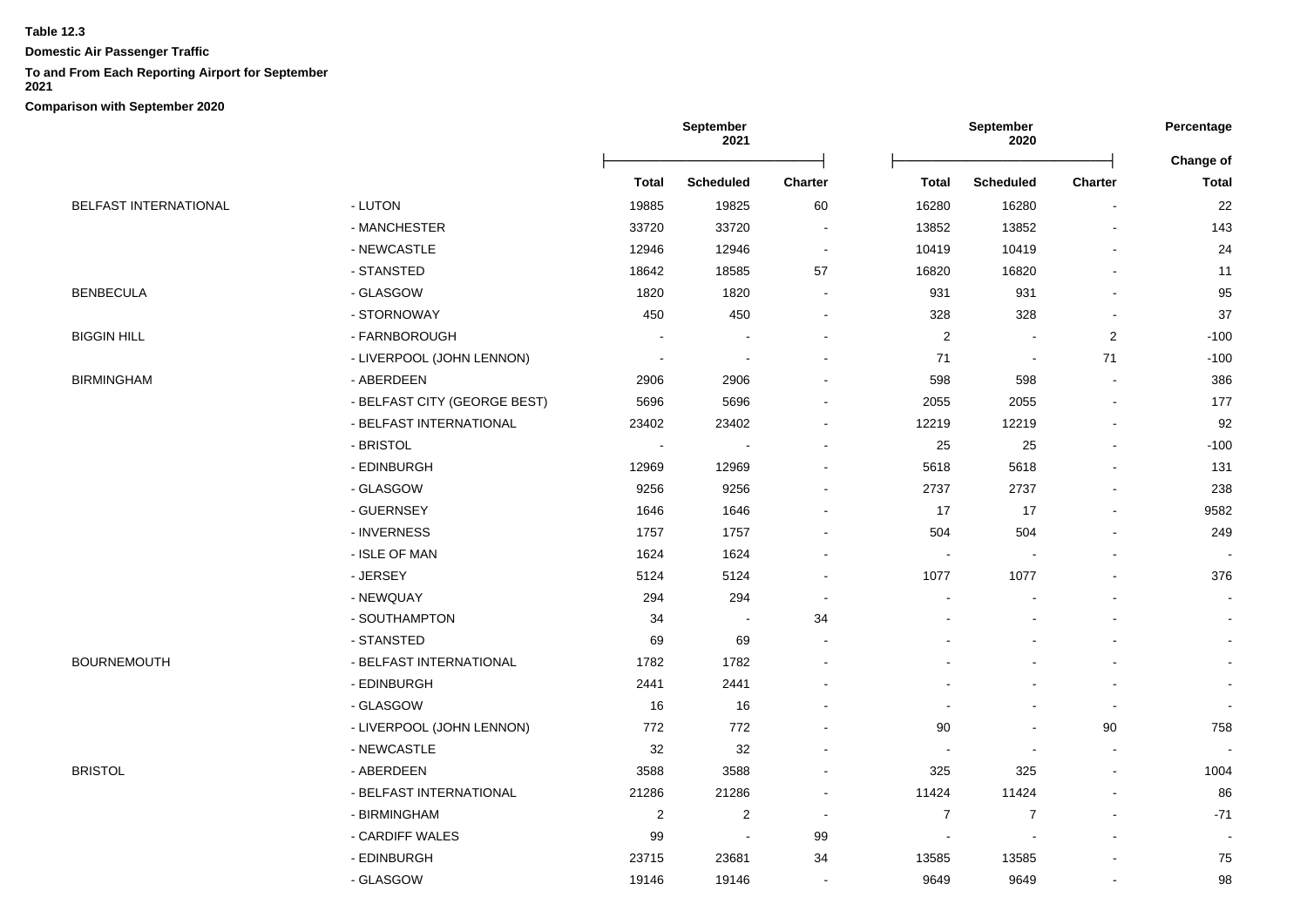**Domestic Air Passenger Traffic**

## **To and From Each Reporting Airport for September**

**2021**

|                                    |                              |                          | September<br>2021        |                          | September<br>2020        |                  | Percentage               |                           |
|------------------------------------|------------------------------|--------------------------|--------------------------|--------------------------|--------------------------|------------------|--------------------------|---------------------------|
|                                    |                              | <b>Total</b>             | <b>Scheduled</b>         | <b>Charter</b>           | Total                    | <b>Scheduled</b> | <b>Charter</b>           | Change of<br><b>Total</b> |
| <b>BRISTOL</b>                     | - GUERNSEY                   | 1319                     | 1319                     |                          |                          |                  | $\blacksquare$           |                           |
|                                    | - INVERNESS                  | 7556                     | 7556                     | $\blacksquare$           | 3735                     | 3735             | L,                       | 102                       |
|                                    | - ISLE OF MAN                | 1814                     | 1814                     |                          |                          |                  |                          | $\blacksquare$            |
|                                    | - JERSEY                     | 5399                     | 5399                     | $\sim$                   | 1881                     | 1881             | $\blacksquare$           | 187                       |
|                                    | - LIVERPOOL (JOHN LENNON)    | 170                      | 170                      |                          | $\blacksquare$           |                  | $\blacksquare$           | $\blacksquare$            |
|                                    | - LUTON                      | 133                      | 133                      |                          | $\sim$                   |                  | $\blacksquare$           | $\blacksquare$            |
|                                    | - NEWCASTLE                  | 8809                     | 8809                     |                          | 4017                     | 4017             | $\sim$                   | 119                       |
|                                    | - TEESSIDE INTERNATIONAL     | 432                      | 432                      |                          | $\overline{\phantom{a}}$ |                  | $\blacksquare$           | $\blacksquare$            |
| CAMPBELTOWN                        | - GLASGOW                    | 432                      | 432                      |                          | 279                      | 279              |                          | 55                        |
|                                    | - ISLAY                      | $\overline{\phantom{a}}$ | $\sim$                   |                          | 6                        | 6                | -                        | $-100$                    |
| <b>CARDIFF WALES</b>               | - BELFAST CITY (GEORGE BEST) | 566                      | 566                      |                          |                          |                  |                          | $\blacksquare$            |
|                                    | - BELFAST INTERNATIONAL      | 272                      | 272                      | $\overline{\phantom{a}}$ |                          |                  | $\overline{\phantom{a}}$ | $\blacksquare$            |
|                                    | - EDINBURGH                  | 1352                     | 1268                     | 84                       |                          |                  | $\blacksquare$           | $\blacksquare$            |
|                                    | - GLASGOW                    | 284                      | 234                      | 50                       |                          |                  | $\mathbf{r}$             | $\blacksquare$            |
|                                    | - HUMBERSIDE                 | 64                       | $\overline{a}$           | 64                       |                          |                  | $\sim$                   | $\blacksquare$            |
|                                    | - LIVERPOOL (JOHN LENNON)    |                          | $\overline{\phantom{a}}$ |                          | 57                       |                  | 57                       | $-100$                    |
|                                    | - NEWCASTLE                  | $\overline{a}$           |                          | $\sim$                   | 74                       | $\sim$           | 74                       | $-100$                    |
| CITY OF DERRY (EGLINTON)           | - GLASGOW                    | 1309                     | 1309                     | $\blacksquare$           | 695                      | 695              | $\blacksquare$           | 88                        |
|                                    | - LIVERPOOL (JOHN LENNON)    | 2297                     | 2297                     |                          | 2451                     | 2451             | $\blacksquare$           | -6                        |
|                                    | - STANSTED                   | 4000                     | 4000                     | $\sim$                   | 2450                     | 2450             | $\sim$                   | 63                        |
| DONCASTER SHEFFIELD                | - LUTON                      | $\blacksquare$           | $\blacksquare$           | $\blacksquare$           | 42                       |                  | 42                       | $-100$                    |
|                                    | - SOUTHAMPTON                | 38                       | $\sim$                   | 38                       | $\overline{\phantom{a}}$ |                  | $\mathbf{r}$             |                           |
| <b>DUNDEE</b>                      | - BELFAST CITY (GEORGE BEST) | 765                      | 765                      | $\sim$                   | 131                      | 131              | $\mathbf{r}$             | 484                       |
|                                    | - LONDON CITY                | 1840                     | 1840                     | $\sim$                   | 1171                     | 1171             | $\mathbf{r}$             | 57                        |
| <b>EAST MIDLANDS INTERNATIONAL</b> | - BELFAST INTERNATIONAL      | 4991                     | 4908                     | 83                       | $\sim$                   |                  | $\blacksquare$           |                           |
|                                    | - EDINBURGH                  | $\overline{\phantom{a}}$ |                          | $\sim$                   | 146                      | 146              | $\blacksquare$           | $-100$                    |
|                                    | - GUERNSEY                   | 1328                     | 1328                     |                          | $\overline{\phantom{a}}$ |                  | $\overline{a}$           |                           |
|                                    | - JERSEY                     | 2436                     | 2436                     | $\sim$                   | 25                       | 25               | $\blacksquare$           | 9644                      |
| <b>EDINBURGH</b>                   | - ABERDEEN                   | $\blacksquare$           | $\overline{\phantom{a}}$ | $\blacksquare$           | 27                       | 27               | $\blacksquare$           | $-100$                    |
|                                    | - BELFAST CITY (GEORGE BEST) | 4039                     | 4039                     | $\blacksquare$           | 2342                     | 2342             | $\blacksquare$           | 72                        |
|                                    | - BELFAST INTERNATIONAL      | 22363                    | 22363                    |                          | 14000                    | 13912            | 88                       | 60                        |
|                                    | - BIRMINGHAM                 | 12660                    | 12660                    |                          | 5488                     | 5488             |                          | 131                       |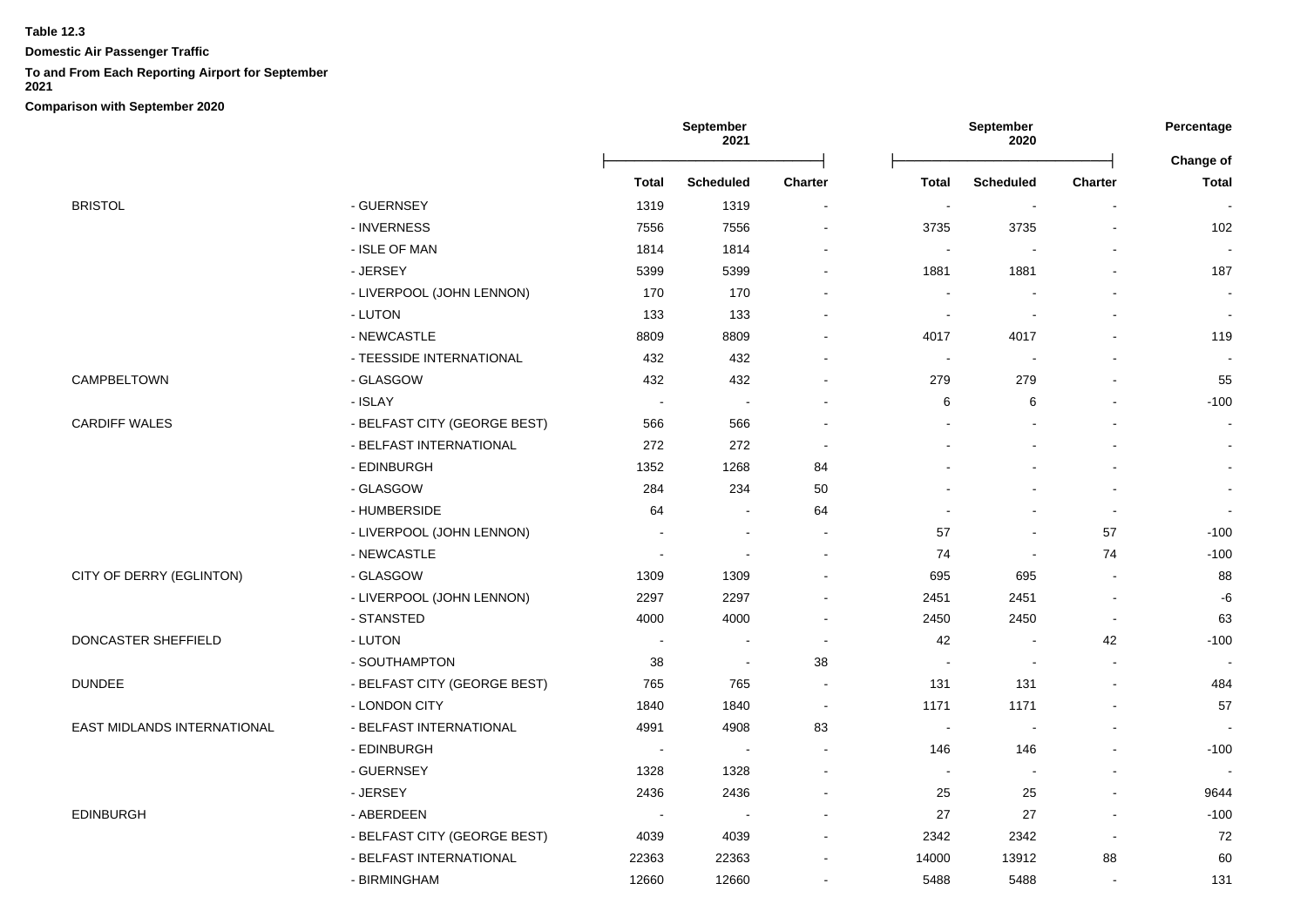**Domestic Air Passenger Traffic**

## **To and From Each Reporting Airport for September**

**2021**

|           |                               | September<br>2021 |                  | September<br>2020        |                |                  |         |                           |
|-----------|-------------------------------|-------------------|------------------|--------------------------|----------------|------------------|---------|---------------------------|
|           |                               | <b>Total</b>      | <b>Scheduled</b> | <b>Charter</b>           | <b>Total</b>   | <b>Scheduled</b> | Charter | Change of<br><b>Total</b> |
| EDINBURGH | - BOURNEMOUTH                 | 2429              | 2429             | $\blacksquare$           |                |                  |         |                           |
|           | - BRISTOL                     | 23809             | 23809            | $\overline{\phantom{a}}$ | 13587          | 13587            |         | 75                        |
|           | - CARDIFF WALES               | 1380              | 1296             | 84                       | $\blacksquare$ |                  |         | $\sim$                    |
|           | - EAST MIDLANDS INTERNATIONAL | $\sim$            | $\blacksquare$   | $\blacksquare$           | 146            | 146              |         | $-100$                    |
|           | - EXETER                      | 2057              | 2057             |                          | 1136           | 1136             |         | 81                        |
|           | - GATWICK                     | 26673             | 26673            |                          | 15062          | 15062            |         | 77                        |
|           | - GLASGOW                     | 194               | 194              |                          | 28             | 28               |         | 593                       |
|           | - GUERNSEY                    | 1253              | 1253             |                          |                |                  |         |                           |
|           | - HEATHROW                    | 46438             | 46438            |                          | 20927          | 20927            |         | 122                       |
|           | - ISLE OF MAN                 | 663               | 663              |                          |                |                  |         | $\blacksquare$            |
|           | - JERSEY                      | 1693              | 1693             |                          |                |                  |         | $\blacksquare$            |
|           | - KIRKWALL                    | 2125              | 2125             |                          | 1240           | 1240             |         | 71                        |
|           | - LONDON CITY                 | 13275             | 13275            |                          | 3596           | 3596             |         | 269                       |
|           | - LUTON                       | 17903             | 17903            |                          | 10983          | 10983            |         | 63                        |
|           | - NEWQUAY                     | 1628              | 1628             |                          |                |                  |         |                           |
|           | - NORWICH                     | 899               | 899              |                          | 421            | 421              |         | 114                       |
|           | - SOUTHAMPTON                 | 6105              | 6105             |                          | 1693           | 1693             |         | 261                       |
|           | - STANSTED                    | 13617             | 13617            |                          | 9339           | 9339             |         | 46                        |
|           | - STORNOWAY                   | 1265              | 1265             |                          | 587            | 587              |         | 116                       |
|           | - SUMBURGH                    | 2965              | 2589             | 376                      | 1004           | 1004             |         | 195                       |
| EXETER    | - ABERDEEN                    | $\sim$            | $\sim$           |                          | 12             | 12               |         | $-100$                    |
|           | - BELFAST CITY (GEORGE BEST)  | 2065              | 2065             |                          | 1019           | 1019             |         | 103                       |
|           | - EDINBURGH                   | 2077              | 2077             |                          | 1140           | 1140             |         | 82                        |
|           | - GLASGOW                     | 1794              | 1794             |                          |                |                  |         |                           |
|           | - GUERNSEY                    | 1515              | 1515             |                          | $\blacksquare$ | $\blacksquare$   |         |                           |
|           | - ISLES OF SCILLY (ST.MARYS)  | 1396              | 1396             |                          | 1332           | 1332             |         | 5                         |
|           | - JERSEY                      | 2536              | 2536             |                          | 999            | 999              |         | 154                       |
|           | - LEEDS BRADFORD              | $\sim$            | $\blacksquare$   |                          | 27             | 27               |         | $-100$                    |
|           | - MANCHESTER                  | 581               | 581              |                          | 322            | 322              |         | 80                        |
|           | - NEWCASTLE                   | 1492              | 1492             |                          | 172            | 172              |         | 767                       |
|           | - NORWICH                     | 648               | 648              |                          |                |                  |         |                           |
|           | - TEESSIDE INTERNATIONAL      |                   |                  |                          | 13             | 13               |         | $-100$                    |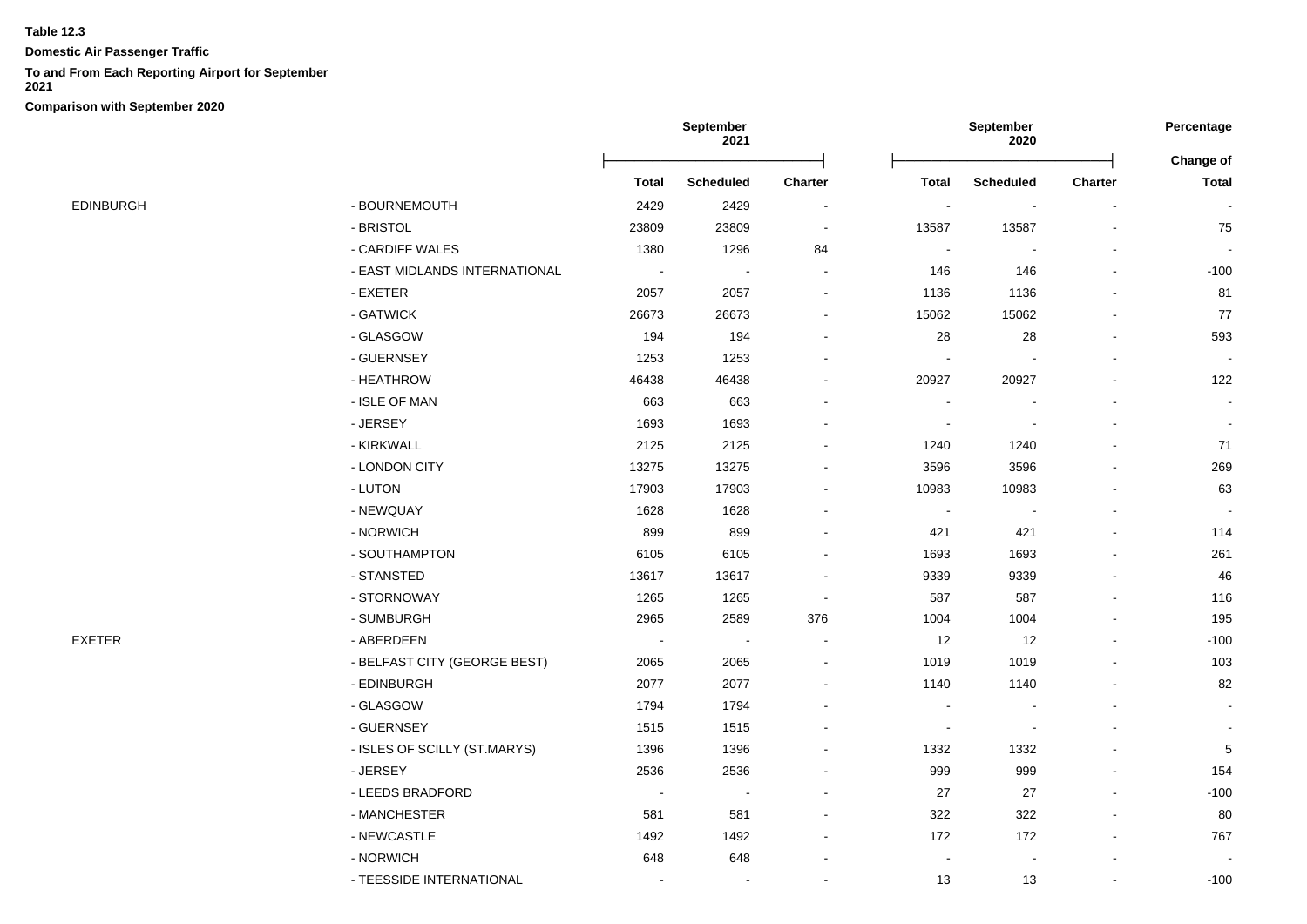**Domestic Air Passenger Traffic**

## **To and From Each Reporting Airport for September**

**2021**

|                 |                               | September<br>2021 |                  |                | September<br>2020 |                          |         |                                  |
|-----------------|-------------------------------|-------------------|------------------|----------------|-------------------|--------------------------|---------|----------------------------------|
|                 |                               | <b>Total</b>      | <b>Scheduled</b> | <b>Charter</b> |                   | <b>Scheduled</b>         | Charter | <b>Change of</b><br><b>Total</b> |
|                 |                               |                   |                  |                | <b>Total</b>      |                          |         |                                  |
| GLASGOW         | - BARRA                       | 1230              | 1230             | $\sim$         | 942               | 942                      |         | 31                               |
|                 | - BELFAST CITY (GEORGE BEST)  | 2846              | 2846             |                | 2130              | 2130                     |         | 34                               |
|                 | - BELFAST INTERNATIONAL       | 21498             | 21457            | 41             | 8265              | 8181                     | 84      | 160                              |
|                 | - BENBECULA                   | 1888              | 1888             |                | 997               | 997                      |         | 89                               |
|                 | - BIRMINGHAM                  | 9250              | 9250             | $\blacksquare$ | 2940              | 2940                     |         | 215                              |
|                 | - BRISTOL                     | 19399             | 19399            |                | 9558              | 9558                     |         | 103                              |
|                 | - CAMPBELTOWN                 | 451               | 451              |                | 325               | 325                      |         | 39                               |
|                 | - CARDIFF WALES               | 40                | ÷,               | 40             |                   | $\overline{\phantom{a}}$ |         |                                  |
|                 | - CITY OF DERRY (EGLINTON)    | 1307              | 1307             |                | 689               | 689                      |         | 90                               |
|                 | - EDINBURGH                   | 443               | 443              |                | 4                 | 4                        |         | 10975                            |
|                 | - EXETER                      | 1815              | 1815             |                |                   |                          |         |                                  |
|                 | - GATWICK                     | 25155             | 25155            | $\sim$         | 12336             | 12336                    |         | 104                              |
|                 | - HEATHROW                    | 45305             | 45305            | $\blacksquare$ | 21061             | 21061                    |         | 115                              |
|                 | - INVERNESS                   | 21                | 21               |                | $\sim$            | $\sim$                   |         |                                  |
|                 | - ISLAY                       | 1802              | 1802             |                | 883               | 883                      |         | 104                              |
|                 | - JERSEY                      | 5732              | 5732             |                | 951               | 951                      |         | 503                              |
|                 | - KIRKWALL                    | 1245              | 1245             |                | 570               | 570                      |         | 118                              |
|                 | - LONDON CITY                 | 8832              | 8832             |                | 2492              | 2492                     |         | 254                              |
|                 | - LUTON                       | 14659             | 14659            |                | 8735              | 8735                     |         | 68                               |
|                 | - NEWCASTLE                   | 101               | 101              |                |                   |                          |         |                                  |
|                 | - NEWQUAY                     | 193               | 193              |                |                   | $\sim$                   |         |                                  |
|                 | - SOUTHAMPTON                 | 5228              | 5228             |                | 1442              | 1442                     |         | 263                              |
|                 | - STANSTED                    | 13655             | 13655            |                | 6675              | 6675                     |         | 105                              |
|                 | - STORNOWAY                   | 4468              | 4468             |                | 2406              | 2406                     |         | 86                               |
|                 | - SUMBURGH                    | 1508              | 1508             |                | 759               | 759                      |         | 99                               |
|                 | $-$ TIREE                     | 1006              | 1006             |                | 845               | 845                      |         | 19                               |
| <b>GUERNSEY</b> | - ALDERNEY                    | 3416              | 3416             |                | 4019              | 4019                     |         | $-15$                            |
|                 | - BIRMINGHAM                  | 1620              | 1620             |                | 17                | 17                       |         | 9429                             |
|                 | - BRISTOL                     | 1356              | 1356             |                |                   |                          |         |                                  |
|                 | - EAST MIDLANDS INTERNATIONAL | 1373              | 1373             |                |                   | $\blacksquare$           |         | $\blacksquare$                   |
|                 | - EDINBURGH                   | 1259              | 1259             |                |                   |                          |         | $\blacksquare$                   |
|                 | - EXETER                      | 1494              | 1494             |                |                   |                          |         |                                  |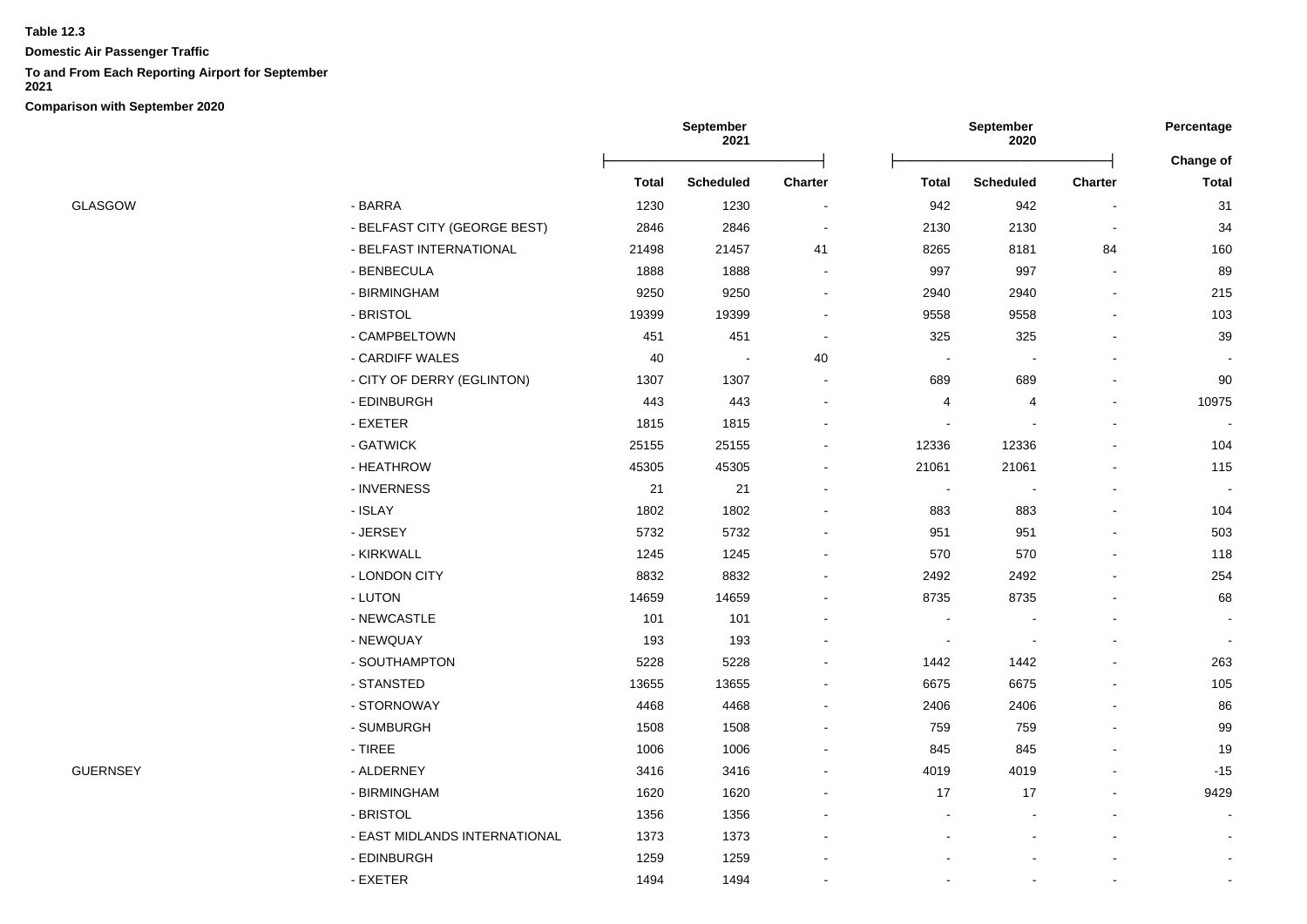**Domestic Air Passenger Traffic**

# **To and From Each Reporting Airport for September**

**2021**

|                    |                              | September<br>2021 |                  | September<br>2020 |                |                          | Percentage<br>Change of  |                          |
|--------------------|------------------------------|-------------------|------------------|-------------------|----------------|--------------------------|--------------------------|--------------------------|
|                    |                              | Total             | <b>Scheduled</b> | Charter           | <b>Total</b>   | <b>Scheduled</b>         | <b>Charter</b>           | <b>Total</b>             |
| <b>GUERNSEY</b>    | - GATWICK                    | 12865             | 12865            |                   | $\blacksquare$ | $\blacksquare$           | $\overline{\phantom{a}}$ | $\overline{\phantom{a}}$ |
|                    | - ISLE OF MAN                | $\sim$            |                  |                   | 1935           | 1935                     | $\overline{\phantom{a}}$ | $-100$                   |
|                    | - JERSEY                     | 3145              | 3145             |                   | 113            | 113                      |                          | 2683                     |
|                    | - LEEDS BRADFORD             | 605               | 605              |                   | $\blacksquare$ |                          |                          |                          |
|                    | - LONDON CITY                | 1145              | 1145             |                   | $\blacksquare$ | $\sim$                   | $\overline{\phantom{a}}$ | $\sim$                   |
|                    | - MANCHESTER                 | 4134              | 4134             |                   | 95             | 95                       |                          | 4252                     |
|                    | - NORWICH                    | 324               | 324              |                   | $\overline{a}$ | $\sim$                   |                          |                          |
|                    | - SOUTHAMPTON                | 6118              | 6118             |                   | 4213           | 4213                     |                          | 45                       |
| <b>HUMBERSIDE</b>  | - ABERDEEN                   | 816               | 816              |                   | 623            | 623                      |                          | 31                       |
|                    | - CARDIFF WALES              | 60                |                  | 60                | $\blacksquare$ | $\overline{a}$           |                          | $\blacksquare$           |
|                    | - JERSEY                     | 447               | $\blacksquare$   | 447               |                | $\blacksquare$           |                          | $\sim$                   |
|                    | - NEWCASTLE                  | 14                | 14               |                   | $\sim$         | $\sim$                   |                          |                          |
| <b>INVERNESS</b>   | - BELFAST CITY (GEORGE BEST) | 1642              | 1642             |                   | 409            | 409                      |                          | 301                      |
|                    | - BELFAST INTERNATIONAL      | 122               | 122              |                   | $\blacksquare$ | $\blacksquare$           | $\blacksquare$           | $\blacksquare$           |
|                    | - BENBECULA                  | 9                 | 9                |                   | $\blacksquare$ | $\blacksquare$           |                          | $\sim$                   |
|                    | - BIRMINGHAM                 | 1793              | 1793             |                   | 525            | 525                      |                          | 242                      |
|                    | - BRISTOL                    | 7500              | 7500             |                   | 3737           | 3737                     |                          | 101                      |
|                    | - GATWICK                    | 16836             | 16836            |                   | 11182          | 11182                    |                          | 51                       |
|                    | - HEATHROW                   | 9723              | 9723             |                   | 4090           | 4090                     |                          | 138                      |
|                    | - KIRKWALL                   | 1035              | 1035             |                   | 606            | 606                      |                          | 71                       |
|                    | - LUTON                      | 10389             | 10389            |                   | 4632           | 4632                     |                          | 124                      |
|                    | - MANCHESTER                 | 1890              | 1890             |                   | 912            | 912                      |                          | 107                      |
|                    | - NEWQUAY                    | 565               | 565              |                   | $\blacksquare$ | $\blacksquare$           |                          |                          |
|                    | - STORNOWAY                  | 1616              | 1616             |                   | 814            | 814                      |                          | 99                       |
|                    | - SUMBURGH                   | 28                | 28               |                   | $\sim$         | $\overline{\phantom{a}}$ |                          |                          |
| <b>ISLAY</b>       | - CAMPBELTOWN                |                   |                  |                   | 25             | 25                       |                          | $-100$                   |
|                    | - COLONSAY                   | 10                | 10               |                   | $\overline{7}$ | $\overline{7}$           |                          | 43                       |
|                    | - GLASGOW                    | 1779              | 1779             |                   | 876            | 876                      |                          | 103                      |
|                    | - OBAN (NORTH CONNEL)        | 3                 | 3                |                   | 6              | 6                        |                          | $-50$                    |
| <b>ISLE OF MAN</b> | - BELFAST INTERNATIONAL      | 1787              | 1787             |                   |                |                          |                          | $\sim$                   |
|                    | - BIRMINGHAM                 | 1620              | 1620             |                   |                |                          |                          | $\sim$                   |
|                    | - BRISTOL                    | 1811              | 1811             |                   | $\overline{a}$ | $\blacksquare$           | $\sim$                   | $\sim$                   |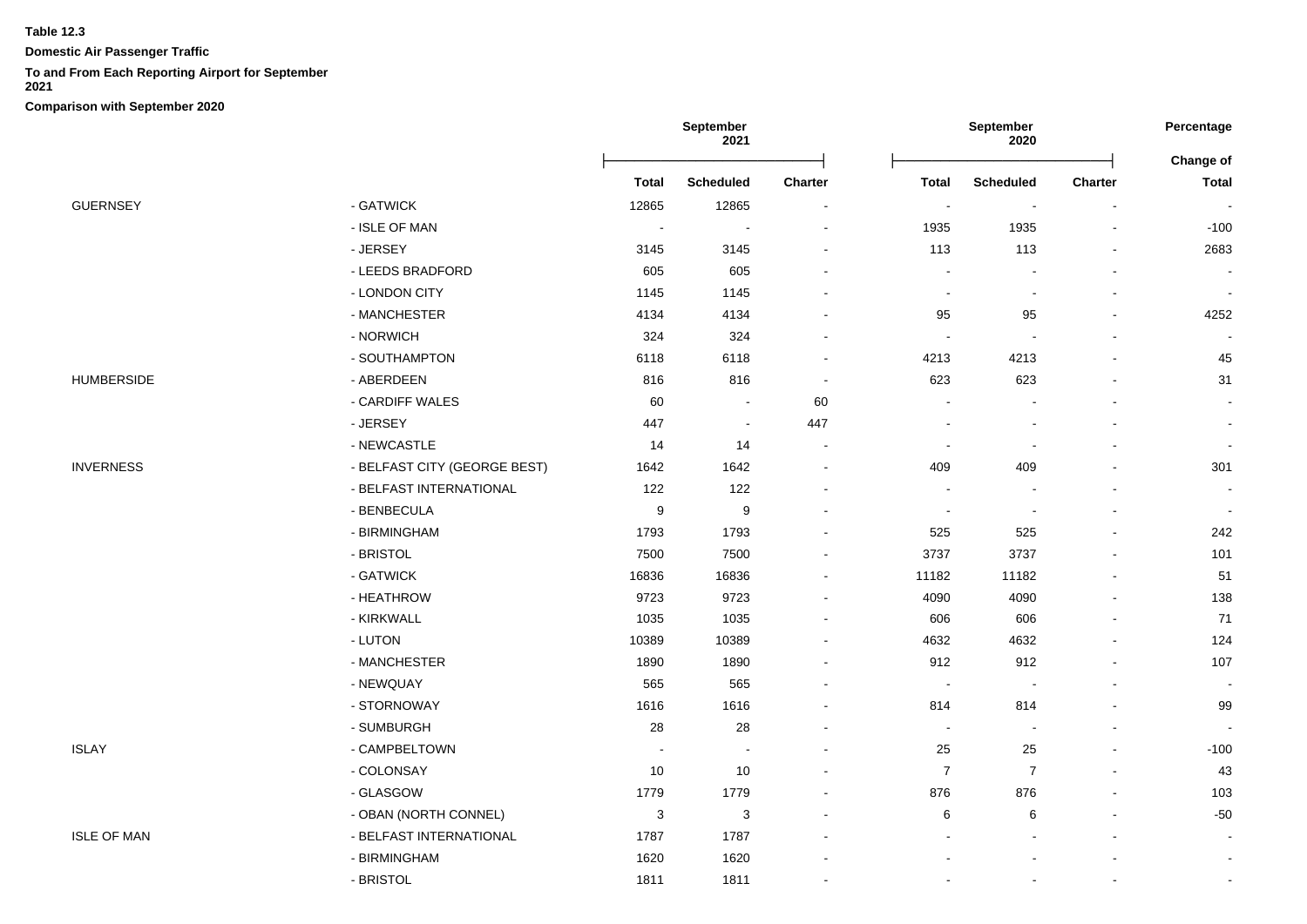**Domestic Air Passenger Traffic**

## **To and From Each Reporting Airport for September**

**2021**

|                    |                               | September<br>2021 |                          | September<br>2020        |                          |                  | Percentage               |                                  |
|--------------------|-------------------------------|-------------------|--------------------------|--------------------------|--------------------------|------------------|--------------------------|----------------------------------|
|                    |                               | <b>Total</b>      | <b>Scheduled</b>         | Charter                  | <b>Total</b>             | <b>Scheduled</b> | Charter                  | <b>Change of</b><br><b>Total</b> |
| <b>ISLE OF MAN</b> | - EDINBURGH                   | 661               | 661                      | $\blacksquare$           |                          | $\sim$           |                          |                                  |
|                    | - GATWICK                     | 8350              | 8350                     |                          |                          |                  |                          | $\overline{\phantom{a}}$         |
|                    | - GUERNSEY                    | $\sim$            | $\overline{\phantom{a}}$ |                          | 1972                     |                  | 1972                     | $-100$                           |
|                    | - JERSEY                      | 265               | 265                      |                          |                          | $\sim$           |                          |                                  |
|                    | - LIVERPOOL (JOHN LENNON)     | 7091              | 7091                     |                          | 1536                     | 1536             |                          | 362                              |
|                    | - LONDON CITY                 | $\sim$            | $\overline{\phantom{a}}$ |                          | 910                      | 910              |                          | $-100$                           |
|                    | - MANCHESTER                  | 3298              | 3298                     |                          | 628                      | 628              |                          | 425                              |
| JERSEY             | - ABERDEEN                    | 379               | 379                      |                          |                          |                  |                          |                                  |
|                    | - BELFAST INTERNATIONAL       | 2272              | 2272                     |                          | ÷,                       |                  |                          |                                  |
|                    | - BIRMINGHAM                  | 5137              | 5137                     |                          | 1095                     | 1095             |                          | 369                              |
|                    | - BRISTOL                     | 5333              | 5333                     |                          | 1860                     | 1860             |                          | 187                              |
|                    | - EAST MIDLANDS INTERNATIONAL | 2452              | 2452                     | $\overline{\phantom{a}}$ | 26                       | 26               |                          | 9331                             |
|                    | - EDINBURGH                   | 1698              | 1698                     |                          |                          |                  |                          | $\overline{\phantom{a}}$         |
|                    | - EXETER                      | 2540              | 2540                     |                          | 1002                     | 1002             |                          | 153                              |
|                    | - GATWICK                     | 20605             | 20605                    |                          | 12040                    | 12040            |                          | 71                               |
|                    | - GLASGOW                     | 5715              | 5715                     |                          | 952                      | 952              |                          | 500                              |
|                    | - GUERNSEY                    | 3302              | 3302                     |                          | 122                      | 122              |                          | 2607                             |
|                    | - HEATHROW                    | 21102             | 21102                    |                          | 14365                    | 14365            |                          | 47                               |
|                    | - HUMBERSIDE                  | 447               | 447                      |                          |                          |                  |                          |                                  |
|                    | - ISLE OF MAN                 | 265               | 265                      |                          |                          |                  |                          | $\blacksquare$                   |
|                    | - LEEDS BRADFORD              | 2480              | 2480                     |                          |                          |                  |                          | $\sim$                           |
|                    | - LIVERPOOL (JOHN LENNON)     | 7610              | 7610                     |                          | 3641                     | 3641             |                          | 109                              |
|                    | - LONDON CITY                 | 1076              | 1076                     |                          | $\overline{\phantom{a}}$ |                  |                          |                                  |
|                    | - LUTON                       | 7352              | 7352                     | $\overline{\phantom{a}}$ | 1473                     | 1473             |                          | 399                              |
|                    | - MANCHESTER                  | 8909              | 8855                     | 54                       | 2627                     | 2627             |                          | 239                              |
|                    | - NEWCASTLE                   | 3208              | 3208                     | $\overline{a}$           |                          |                  |                          |                                  |
|                    | - NEWQUAY                     | 30                | 30                       | $\overline{\phantom{a}}$ |                          |                  |                          | $\blacksquare$                   |
|                    | - NORWICH                     | 623               | 623                      |                          |                          |                  |                          |                                  |
|                    | - SOUTHAMPTON                 | 7294              | 7294                     |                          | 3745                     | 3745             |                          | 95                               |
|                    | - STANSTED                    | 1066              | 1066                     | $\blacksquare$           | $\overline{\phantom{a}}$ | $\sim$           | $\overline{\phantom{a}}$ |                                  |
|                    | - TEESSIDE INTERNATIONAL      | 681               | 681                      |                          | 170                      | $\blacksquare$   | 170                      | 301                              |
| KIRKWALL           | - ABERDEEN                    | 3032              | 3032                     | $\overline{a}$           | 1555                     | 1555             | $\blacksquare$           | 95                               |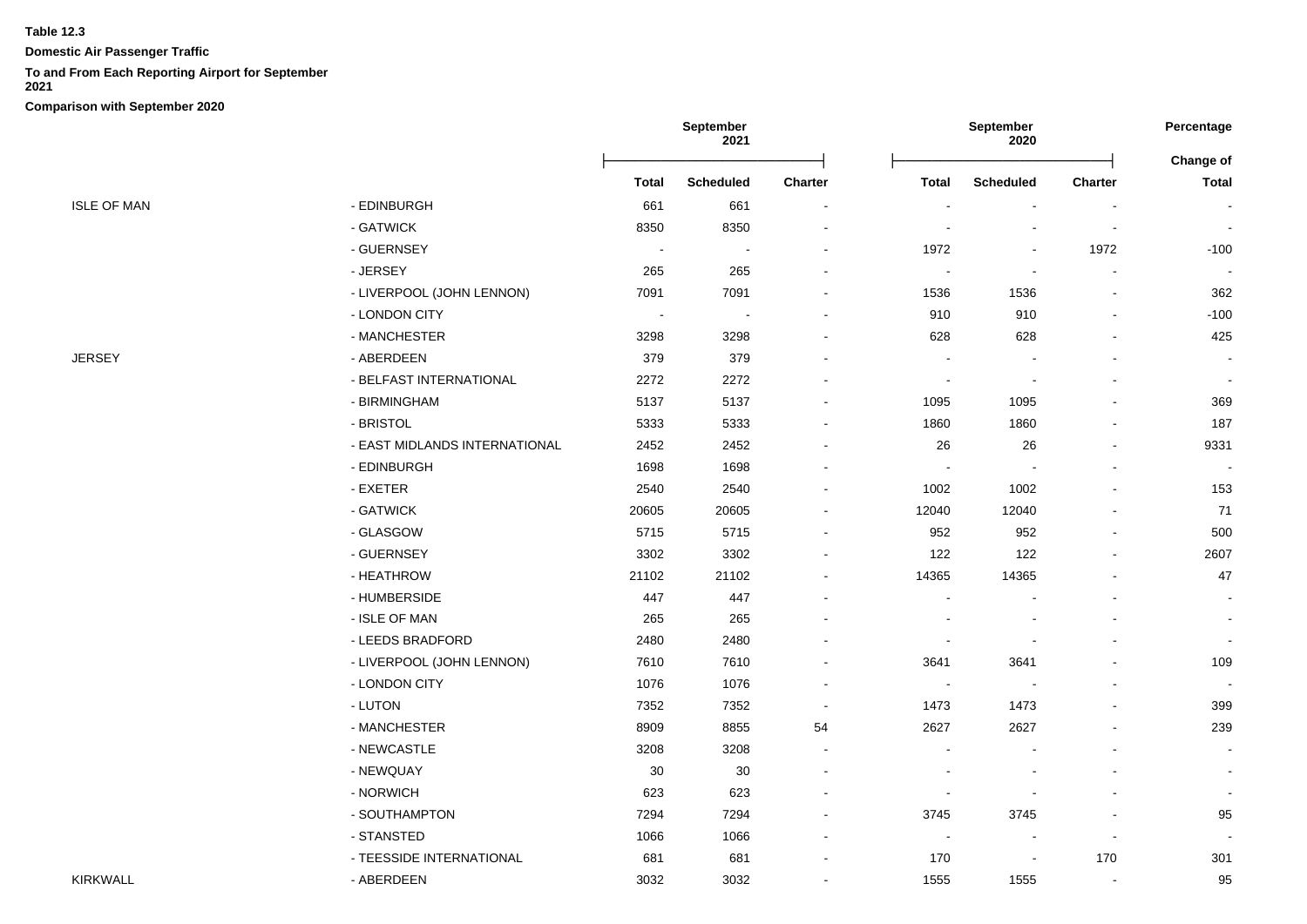**Domestic Air Passenger Traffic**

# **To and From Each Reporting Airport for September**

**2021**

|                         |                              | September<br>2021 |                  |                          | September<br>2020        |                          |                          |                                  |
|-------------------------|------------------------------|-------------------|------------------|--------------------------|--------------------------|--------------------------|--------------------------|----------------------------------|
|                         |                              | <b>Total</b>      | <b>Scheduled</b> | Charter                  | <b>Total</b>             | <b>Scheduled</b>         | Charter                  | <b>Change of</b><br><b>Total</b> |
| KIRKWALL                | - EDAY                       | 15                | 15               | $\blacksquare$           | 56                       | 56                       |                          | $-73$                            |
|                         | - EDINBURGH                  | 2001              | 2001             | $\overline{a}$           | 747                      | 747                      |                          | 168                              |
|                         | - GLASGOW                    | 1240              | 1240             |                          | 508                      | 508                      |                          | 144                              |
|                         | - INVERNESS                  | 470               | 470              |                          | 214                      | 214                      |                          | 120                              |
|                         | - NORTH RONALDSAY            | 588               | 588              |                          | 402                      | 402                      |                          | 46                               |
|                         | - PAPA WESTRAY               | 365               | 365              |                          | 337                      | 337                      |                          | 8                                |
|                         | - SANDAY                     | 203               | 203              |                          | 193                      | 193                      |                          | $\sqrt{5}$                       |
|                         | - STRONSAY                   | 239               | 239              |                          | 272                      | 272                      |                          | $-12$                            |
|                         | - SUMBURGH                   | 753               | 753              |                          | 624                      | 624                      |                          | 21                               |
|                         | - WESTRAY                    | 271               | 271              |                          | 266                      | 266                      |                          | $\boldsymbol{2}$                 |
| LEEDS BRADFORD          | - BELFAST CITY (GEORGE BEST) | 2875              | 2875             |                          | $\sim$                   |                          |                          |                                  |
|                         | - BELFAST INTERNATIONAL      | 5666              | 5666             |                          |                          |                          |                          | $\blacksquare$                   |
|                         | - GUERNSEY                   | 595               | 595              |                          |                          |                          |                          |                                  |
|                         | - JERSEY                     | 2471              | 2471             |                          |                          |                          |                          |                                  |
|                         | - MANCHESTER                 | 32                | 32               |                          |                          |                          |                          | $\blacksquare$                   |
|                         | - NEWCASTLE                  | 101               | 101              |                          | $\blacksquare$           | $\blacksquare$           |                          | $\sim$                           |
|                         | - NEWQUAY                    | 576               | 576              |                          | 744                      | 744                      |                          | $-23$                            |
|                         | - SOUTHAMPTON                | 453               | 453              |                          | 206                      | 206                      |                          | 120                              |
| LERWICK (TINGWALL)      | - FAIR ISLE                  | 181               | 181              |                          | 107                      | 107                      |                          | 69                               |
|                         | - FOULA                      | 113               | 113              |                          | 50                       | 50                       |                          | 126                              |
| LIVERPOOL (JOHN LENNON) | - BELFAST INTERNATIONAL      | 32223             | 32223            |                          | 17713                    | 17713                    | $\blacksquare$           | 82                               |
|                         | - BIGGIN HILL                | $\blacksquare$    |                  |                          | 69                       | $\blacksquare$           | 69                       | $-100$                           |
|                         | - BOURNEMOUTH                | 801               | 801              | $\blacksquare$           | 72                       | $\blacksquare$           | 72                       | 1012                             |
|                         | - BRISTOL                    | 111               | 111              | $\overline{\phantom{a}}$ | $\overline{\phantom{a}}$ | $\blacksquare$           | $\overline{\phantom{a}}$ | $\overline{\phantom{a}}$         |
|                         | - CARDIFF WALES              | $\sim$            | $\blacksquare$   |                          | 65                       | $\blacksquare$           | 65                       | $-100$                           |
|                         | - CITY OF DERRY (EGLINTON)   | 2284              | 2284             |                          | 2425                     | 2425                     | $\blacksquare$           | $-6$                             |
|                         | - ISLE OF MAN                | 7249              | 7249             |                          | 1513                     | 1513                     |                          | 379                              |
|                         | - JERSEY                     | 7639              | 7639             | $\sim$                   | 3612                     | 3612                     | $\blacksquare$           | 111                              |
|                         | - LUTON                      | 81                | $\blacksquare$   | 81                       | 144                      | $\blacksquare$           | 144                      | $-44$                            |
|                         | - NORWICH                    | 153               | $\blacksquare$   | 153                      | $\blacksquare$           | $\overline{\phantom{a}}$ | $\blacksquare$           |                                  |
|                         | - STANSTED                   | 41                | $\sim$           | 41                       | 173                      | $\blacksquare$           | 173                      | $-76$                            |
|                         | - WADDINGTON                 |                   | $\blacksquare$   | $\overline{\phantom{a}}$ | 72                       | $\blacksquare$           | 72                       | $-100$                           |
|                         |                              |                   |                  |                          |                          |                          |                          |                                  |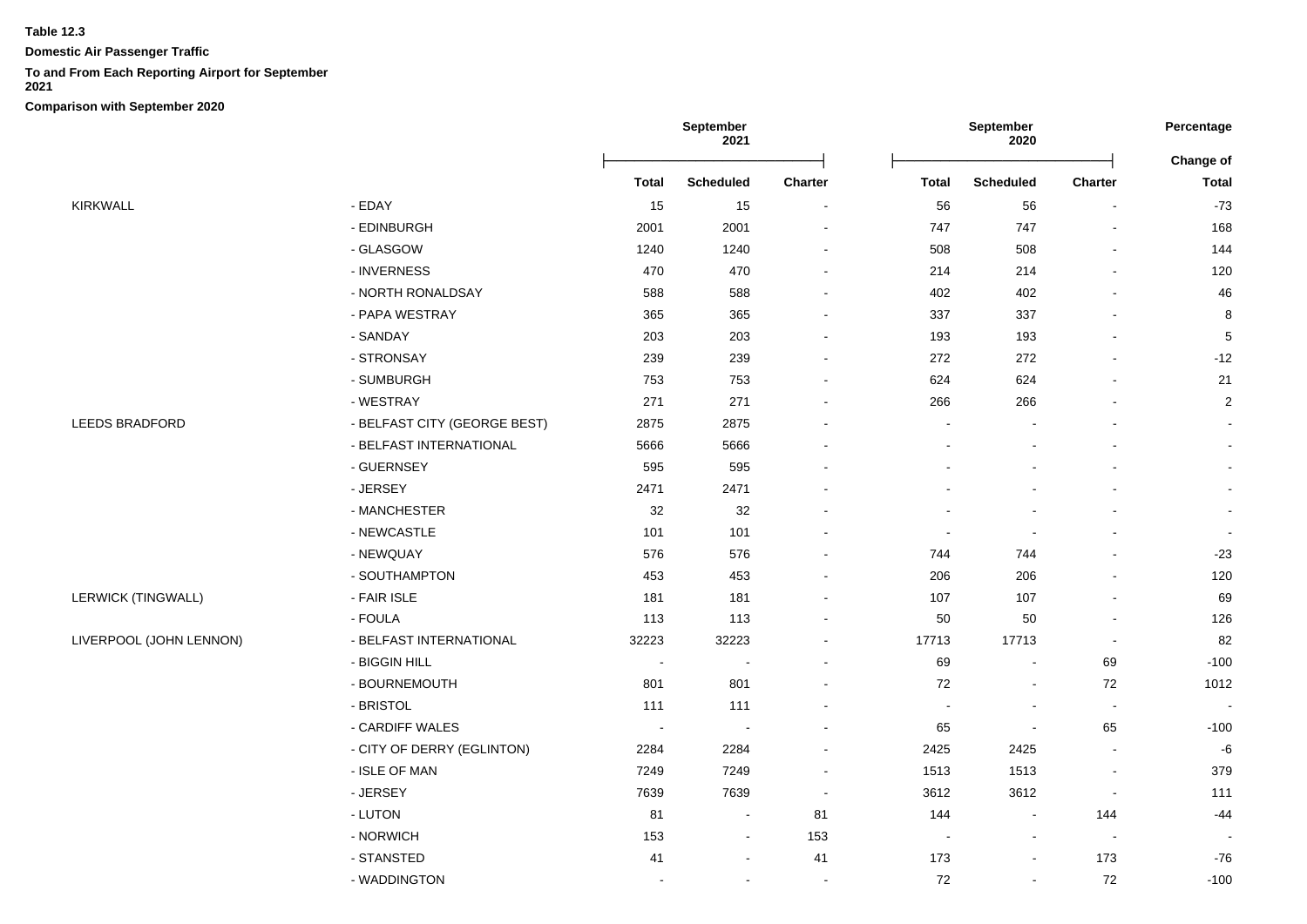**Domestic Air Passenger Traffic**

## **To and From Each Reporting Airport for September**

**2021**

```
Comparison with September 2020
```

|                   |                               | September<br>2021 |                  | September<br>2020 |                |                  | Percentage     |                           |
|-------------------|-------------------------------|-------------------|------------------|-------------------|----------------|------------------|----------------|---------------------------|
|                   |                               |                   |                  | Charter           |                |                  |                | Change of<br><b>Total</b> |
|                   |                               | <b>Total</b>      | <b>Scheduled</b> |                   | <b>Total</b>   | <b>Scheduled</b> | <b>Charter</b> |                           |
| <b>MANCHESTER</b> | - ABERDEEN                    | 6094              | 6094             |                   | 1384           | 1384             |                | 340                       |
|                   | - BELFAST CITY (GEORGE BEST)  | 5109              | 5109             |                   | 2687           | 2687             |                | 90                        |
|                   | - BELFAST INTERNATIONAL       | 33645             | 33645            |                   | 13773          | 13773            |                | 144                       |
|                   | - EAST MIDLANDS INTERNATIONAL | 140               | 140              |                   | $\blacksquare$ | $\blacksquare$   |                |                           |
|                   | - EXETER                      | 601               | 601              |                   | 321            | 321              |                | 87                        |
|                   | - GUERNSEY                    | 4219              | 4219             |                   | 90             | 90               |                | 4588                      |
|                   | - HEATHROW                    | 22987             | 22987            |                   | 9084           | 9084             |                | 153                       |
|                   | - INVERNESS                   | 1889              | 1889             |                   | 907            | 907              |                | 108                       |
|                   | - ISLE OF MAN                 | 3293              | 3293             |                   | 617            | 617              |                | 434                       |
|                   | - JERSEY                      | 8801              | 8729             | 72                | 2605           | 2605             |                | 238                       |
|                   | - LEEDS BRADFORD              | 32                | 32               |                   |                |                  |                |                           |
|                   | - NEWQUAY                     | 5745              | 5745             |                   | $\blacksquare$ | $\blacksquare$   |                | $\blacksquare$            |
|                   | - SOUTHAMPTON                 | 1004              | 1004             |                   | 631            | 631              |                | 59                        |
|                   | - SUMBURGH                    | 966               | 966              |                   | 139            | 139              |                | 595                       |
| NEWCASTLE         | - ABERDEEN                    | 464               | 464              |                   | 768            | 768              |                | $-40$                     |
|                   | - BELFAST INTERNATIONAL       | 12883             | 12883            |                   | 10352          | 10352            |                | 24                        |
|                   | - BRISTOL                     | 8901              | 8901             |                   | 4000           | 4000             |                | 123                       |
|                   | - EXETER                      | 1477              | 1477             |                   | 171            | 171              |                | 764                       |
|                   | - GATWICK                     |                   |                  |                   | 80             | $\sim$           | 80             | $-100$                    |
|                   | - HEATHROW                    | 14086             | 14086            |                   | 4554           | 4554             | $\blacksquare$ | 209                       |
|                   | - JERSEY                      | 3208              | 3208             |                   |                |                  |                |                           |
|                   | - NEWQUAY                     | 820               | 820              |                   |                |                  |                |                           |
|                   | - SOUTHAMPTON                 | 3045              | 3045             |                   | 1980           | 1980             |                | 54                        |
| NEWQUAY           | - ABERDEEN                    | 121               | 121              |                   |                |                  |                |                           |
|                   | - BIRMINGHAM                  | 296               | 296              |                   |                |                  |                |                           |
|                   | - EDINBURGH                   | 1608              | 1608             |                   |                |                  |                |                           |
|                   | - GATWICK                     | 2633              | 2633             |                   |                |                  |                |                           |
|                   | - GLASGOW                     | 194               | 194              |                   |                |                  |                |                           |
|                   | - HEATHROW                    | 490               | 490              |                   | 3765           | 3765             |                | $-87$                     |
|                   | - INVERNESS                   | 567               | 567              |                   |                |                  |                |                           |
|                   | - ISLES OF SCILLY (ST.MARYS)  | 268               | 268              |                   |                |                  |                | $\overline{\phantom{a}}$  |
|                   | - JERSEY                      | 23                | 23               |                   |                |                  |                | $\blacksquare$            |
|                   |                               |                   |                  |                   |                |                  |                |                           |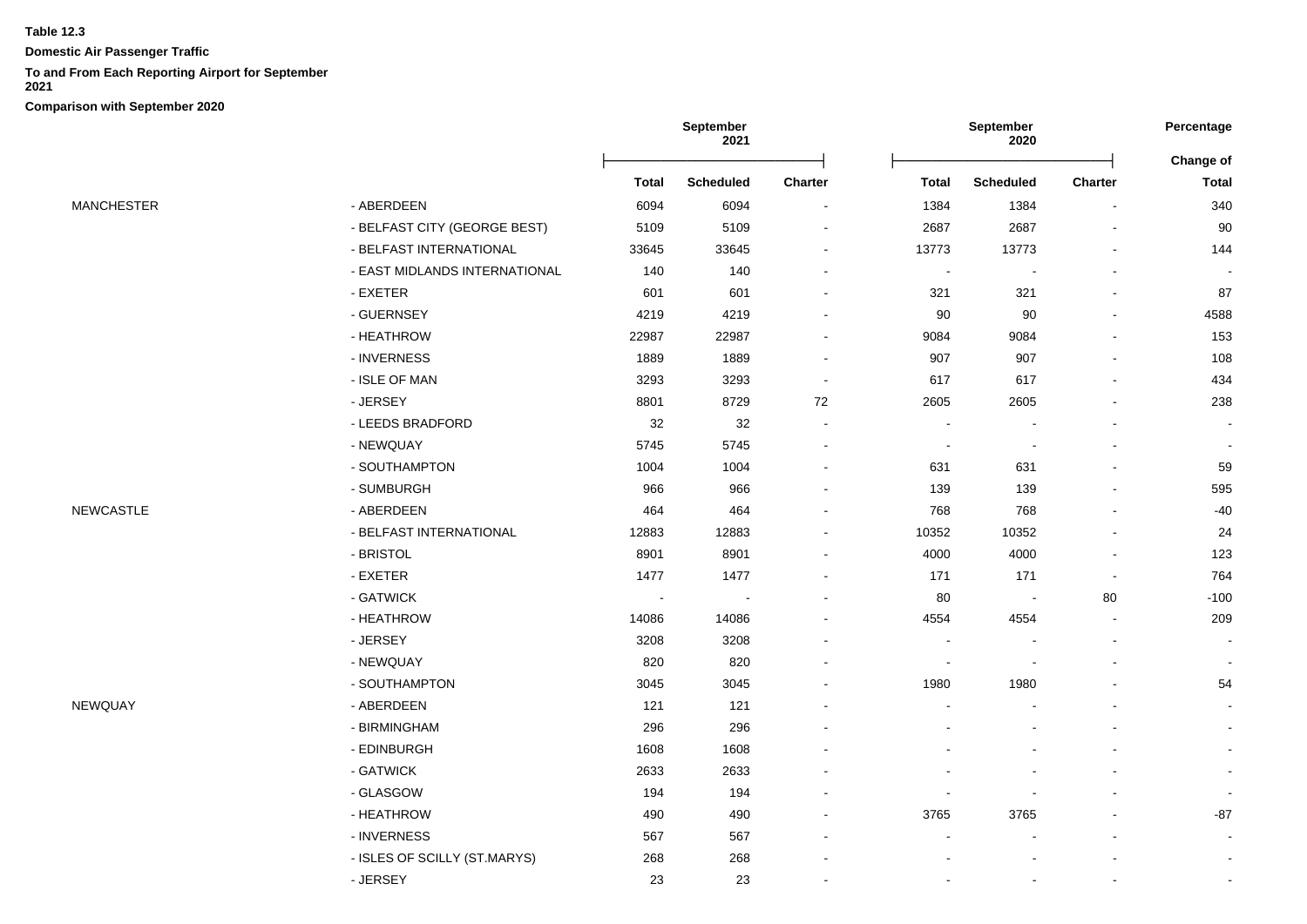**Domestic Air Passenger Traffic**

#### **To and From Each Reporting Airport for September**

**2021**

|                |                              | <b>September</b><br>2021 |                          |                          |              | September<br>2020 |                          | Percentage<br>Change of |
|----------------|------------------------------|--------------------------|--------------------------|--------------------------|--------------|-------------------|--------------------------|-------------------------|
|                |                              | <b>Total</b>             | <b>Scheduled</b>         | Charter                  | <b>Total</b> | <b>Scheduled</b>  | Charter                  | <b>Total</b>            |
| NEWQUAY        | - LEEDS BRADFORD             | 585                      | 585                      |                          | 724          | 724               |                          | $-19$                   |
|                | - MANCHESTER                 | 5871                     | 5871                     |                          |              |                   |                          |                         |
|                | - NEWCASTLE                  | 825                      | 825                      |                          |              |                   |                          |                         |
|                | - SUMBURGH                   | 11                       | 11                       |                          |              |                   |                          |                         |
|                | - TEESSIDE INTERNATIONAL     | 523                      | 523                      |                          | 350          | 350               |                          | 49                      |
| <b>NORWICH</b> | - ABERDEEN                   | 2671                     | 2671                     |                          | 1382         | 1382              | $\overline{\phantom{a}}$ | 93                      |
|                | - BOURNEMOUTH                | $\blacksquare$           | $\blacksquare$           |                          | 60           | $30\,$            | 30                       | $-100$                  |
|                | - EDINBURGH                  | 897                      | 897                      |                          | 433          | 433               | $\overline{a}$           | 107                     |
|                | - EXETER                     | 585                      | 585                      |                          |              |                   |                          |                         |
|                | - GUERNSEY                   | 321                      | 321                      |                          |              |                   | $\blacksquare$           |                         |
|                | - JERSEY                     | 985                      | 985                      |                          |              |                   | $\overline{\phantom{a}}$ |                         |
|                | - LEEDS BRADFORD             |                          |                          |                          | 62           |                   | 62                       | $-100$                  |
|                | - MANCHESTER                 |                          |                          |                          | 78           | 38                | 40                       | $-100$                  |
| SOUTHAMPTON    | - ABERDEEN                   | $\overline{\phantom{a}}$ | $\sim$                   |                          | 539          | 539               | $\overline{\phantom{a}}$ | $-100$                  |
|                | - ALDERNEY                   | 1734                     | 1734                     |                          | $\sim$       |                   | $\blacksquare$           |                         |
|                | - BELFAST CITY (GEORGE BEST) | 2196                     | 2196                     | $\overline{\phantom{a}}$ | 1527         | 1527              |                          | 44                      |
|                | - BIRMINGHAM                 | 71                       |                          | 71                       |              |                   |                          |                         |
|                | - DONCASTER SHEFFIELD        | 36                       | $\blacksquare$           | 36                       |              |                   | $\overline{a}$           |                         |
|                | - EDINBURGH                  | 6039                     | 6039                     |                          | 1725         | 1725              |                          | 250                     |
|                | - GLASGOW                    | 5226                     | 5226                     |                          | 1425         | 1425              |                          | 267                     |
|                | - GUERNSEY                   | 6148                     | 6148                     |                          | 4173         | 4173              | $\overline{a}$           | 47                      |
|                | - JERSEY                     | 7299                     | 7299                     |                          | 3745         | 3745              |                          | 95                      |
|                | - LEEDS BRADFORD             | 460                      | 460                      |                          | 207          | 207               | $\blacksquare$           | 122                     |
|                | - MANCHESTER                 | 1140                     | 1061                     | 79                       | 630          | 598               | 32                       | 81                      |
|                | - NEWCASTLE                  | 3126                     | 3032                     | 94                       | 1538         | 1538              |                          | 103                     |
|                | - TEESSIDE INTERNATIONAL     | $\overline{\phantom{a}}$ | $\overline{\phantom{a}}$ |                          | 360          | 360               |                          | $-100$                  |
| STORNOWAY      | - BENBECULA                  | 315                      | 315                      |                          | 197          | 197               |                          | 60                      |
|                | - EDINBURGH                  | 1232                     | 1232                     |                          | 584          | 584               |                          | 111                     |
|                | - GLASGOW                    | 4384                     | 4384                     | $\overline{\phantom{a}}$ | 2391         | 2391              | $\blacksquare$           | 83                      |
|                | - INVERNESS                  | 1461                     | 1461                     | $\overline{\phantom{a}}$ | 697          | 697               | $\overline{a}$           | 110                     |
| SUMBURGH       | - ABERDEEN                   | 7606                     | 4288                     | 3318                     | 4972         | 1767              | 3205                     | 53                      |
|                | - EDINBURGH                  | 2832                     | 2538                     | 294                      | 939          | 939               | $\blacksquare$           | 202                     |